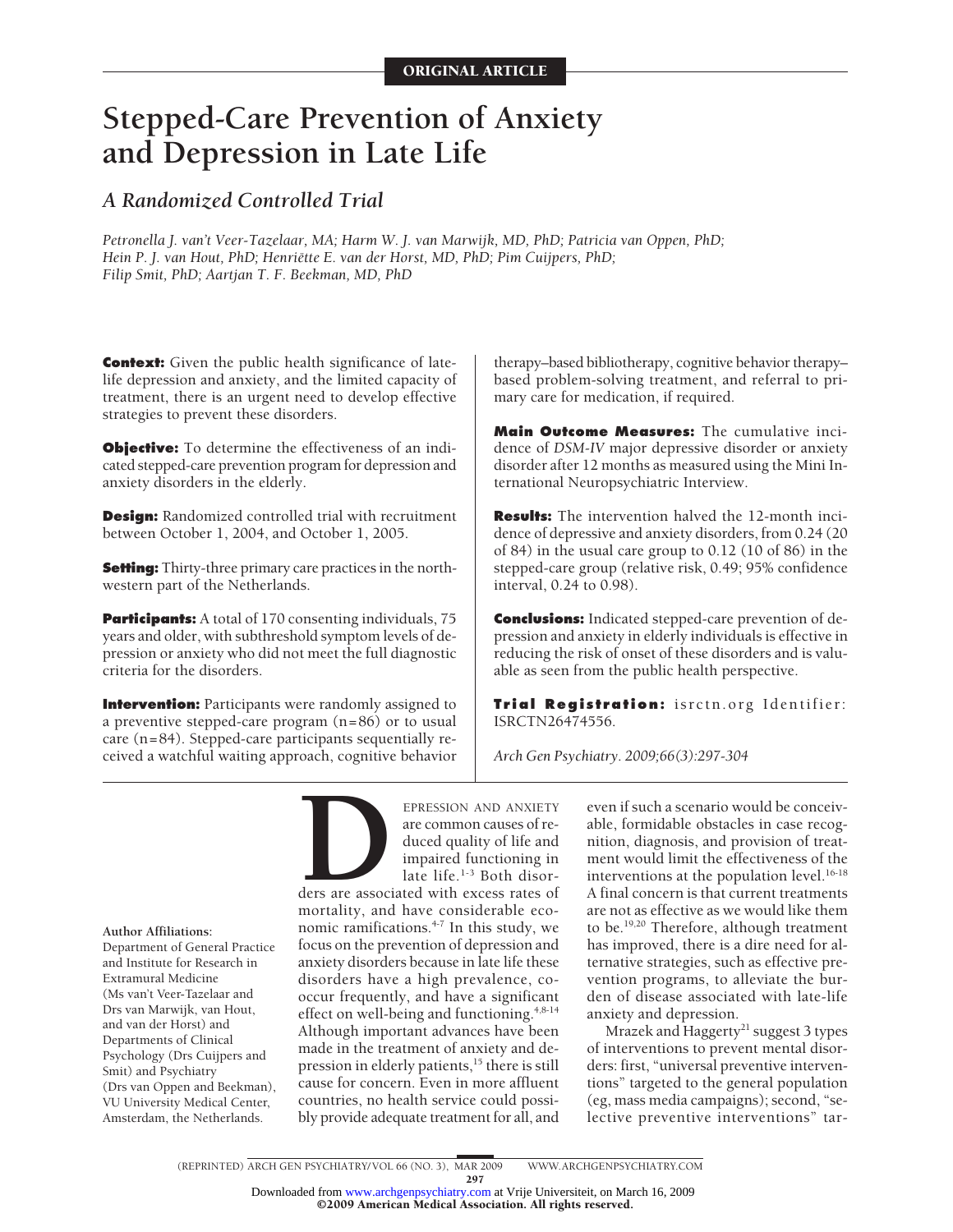geted to population segments with increased risk of developing a mental disorder because they have been exposed to risk factors (eg, support groups for widows); and finally, "indicated preventive interventions" targeted to people with some symptoms that possibly foreshadow the onset of a mental disorder but who do not meet the *DSM-IV* diagnostic criteria. Indicated prevention aims to reduce the occurrence of new cases or to delay the onset of the disorder. In addition, indicated prevention may reduce symptom severity and the time spent in the subthreshold condition. Of the 3 types of preventive interventions, indicated prevention most closely resembles conventional treatment and has the best chance of detecting groups of individuals with subthreshold disorders, whose condition harbors a high risk of developing major anxiety or depression disorder.22-27 Indicated prevention studies in subclinically depressed populations have shown a reduction in the incidence of depression by 25%.<sup>28</sup>

Taking into account the seriousness of depression and anxiety in late life and the possibilities of a preventive approach, the next step was to conduct an evaluation of an indicated prevention program designed to reduce the incidence of anxiety and depressive disorders in elderly people. The intervention applied in the present study was a steppedcare program.<sup>29,30</sup>The aim of stepped-care models is to maximize the effectiveness of an intervention while making the best use of available resources. Although stepped care seems to be a logical approach from clinical and economic perspectives, few studies have investigated the effects of stepped-care programs, none of which focused on preventive interventions. We hypothesize that a stepped-care program designed to reduce the incidence of major depressive and anxiety disorders, offered to elderly people with subthreshold depressive or anxiety symptoms, would be more effective than the usual care provided.

#### METHODS

#### **DESIGN**

We conducted a pragmatic randomized clinical trial in 2 parallel groups. The intervention was intended to be flexible, to be closely linked with real-life situations, and to easily fit in with routine clinical care. Participants were allowed to accept or reject parts of the treatment. Randomization took place after the baseline measurements, and participants were randomized with equal probability to either usual care or the preventive intervention in blocks of 4 by an independent statistician using random-number tables. The main clinical outcome was the cumulative 12-month incidence of anxiety (panic disorder, agoraphobia, social phobia, and generalized anxiety) and depressive disorder meeting the *DSM-IV* diagnostic criteria and measured using the Mini International Neuropsychiatric Interview (MINI) at 6 and 12 months. In this project we used Mini Manager 2.0 (created by Edwin de Beurs, Netherlands Institute of Forensic Psychiatry and Psychology), a computerassisted version of the Dutch MINI (5.0). The interviewers who measured the primary outcome were kept unaware of the randomization status of the participants. The trial was powered to detect a difference of 25% in the cumulative incidence rates of MINI/*DSM-IV* anxiety and depressive disorders between the conditions across 1 year. These differences were expected to be 35% in the usual care group and 10% in the intervention group on the basis of longitudinal studies.31,32 We calculated that 65 participants per group would be needed, assuming a 2-sided test at  $\alpha$  = .05 and a power of  $(1 - \beta)$  = 0.90.

To test the impact of the intervention on Center for Epidemiologic Studies Depression Scale (CES-D) scores across time (3, 6, 9, and 12 months), we conducted a generalized estimating equation analysis for Gaussian-distributed data. The study protocol was approved by the Medical Ethics Committee of the VU University Medical Center.

## **PARTICIPANTS**

Eligible individuals for this project were identified from the study population of a large prevention project, the PIKO project (Preventive Intervention for Frail Elderly), and were recruited between October 1, 2004, and October 1, 2005. The PIKO project was based on the results of a self-rated health inventory completed by general-practice patients 75 years and older. The PIKO database provided data for 3 studies.<sup>33-35</sup> The health inventory included several questionnaires on which the recruitment of participants for the 3 studies was based. For this project, it entailed the self-report CES-D, a screening questionnaire for subthreshold depression and anxiety. Individuals in the PIKO database with a CES-D score of 16 or greater were approached regarding participation in the stepped-care prevention project. People 75 years and older with a relevant score on the CES-D screening questionnaire who did not meet the *DSM-IV* criteria for depressive or anxiety disorder according to the MINI during the past 12 months were included in the trial. Anxiety disorder entailed the following: panic disorder, agoraphobia, social phobia, or generalized anxiety disorder. Eligible individuals gave informed consent before inclusion. Elderly individuals with serious cognitive decline according to the self-rated IQCODE (Informant Questionnaire on Cognitive Decline in the Elderly) were excluded.34

The aforementioned PIKO self-rated health inventory, including the CES-D, was sent to 5207 elderly individuals. These individuals were registered in 33 primary care practices in the northwestern region of the Netherlands. The total number of people 75 years and older who consented to being screened was 5207. Of these, 2850 (54.7%) completed the CES-D, resulting in 886 screen positives with CES-D scores of 16 or greater. $36$ Subsequently, 325 elderly individuals were randomly approached for participation in the stepped-care anxiety and depression prevention trial. Reckoning with 50% attrition, we would still have enough participants per group to detect a difference of 25% in the cumulative incidence rates of MINI/ *DSM-IV* anxiety and depressive disorders between the conditions across 1 year. Of the 325 approached elderly individuals, 170 (52.3%) met the inclusion criteria and were randomized. Of the remaining 155 individuals, 105 (67.7%) did not meet the inclusion criteria and 50 (32.3%) withdrew their consent before randomization (**Figure**).

## **INTERVENTION**

It is consistently described that subclinical manifestations of depressive and anxiety disorders are the best predictors of the onset of full-blown disorders.22-24,37 It is also understood that the subclinical manifestations are amenable, particularly through preventive cognitive behavior therapy–based bibliotherapy and problem-solving treatment (PST), as is evidenced by a metaanalysis of randomized prevention trials.<sup>28</sup> Both treatment types help individuals acknowledge their symptoms and encourage them to switch to more active self-management strategies. This makes bibliotherapy and PST promising candidates for pre-

298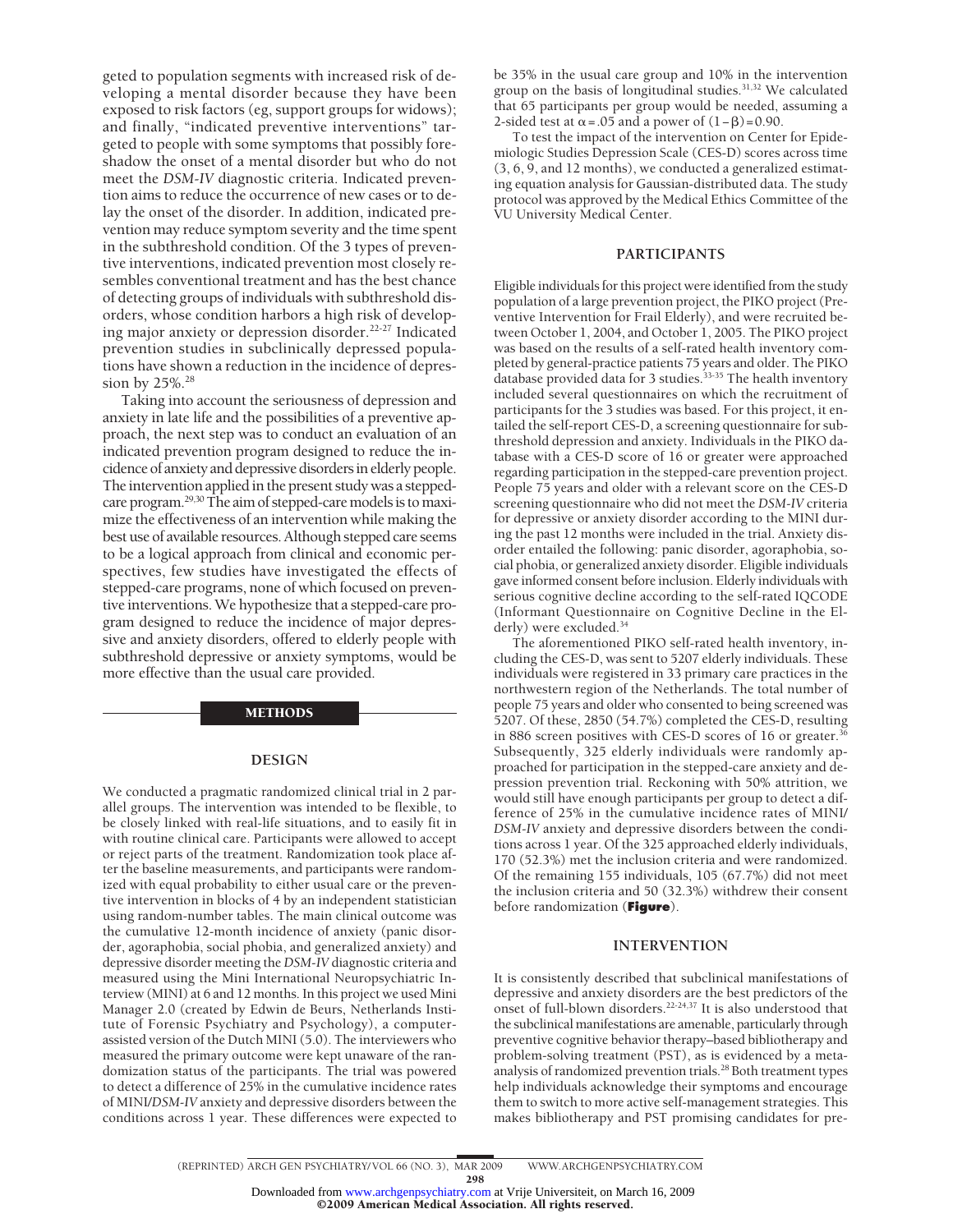vention; for this reason, we chose them for steps 2 and 3, respectively.

The stepped-care program consisted of the following 4 steps lasting 3 months each (**Table 1**):

*Step 1: Watchful waiting.* Participants with a minimum CES-D score of 16 were invited to complete a second CES-D questionnaire after 3 months. These first 3 months constituted a period of watchful waiting, which is appropriate because it is known that depressive symptoms disappear spontaneously in many cases. However, if the second measurement revealed a score at or above the cutoff point, the participant underwent a diagnostic MINI. If no depressive or anxiety disorder could be established (ie, a negative MINI result), then it was concluded that the participant had only subthreshold levels of depression or anxiety. Participants who met these criteria were randomized.

The interventions in the following steps were offered to participants with continuous depressive and anxiety symptoms (CES-D score of  $\geq$ 16) as measured at every start of the following 3 months.

*Step 2: Cognitive behavior therapy–based bibliotherapy.* Participants received a telephone call in which the intervention was explained. After the call, participants were visited by a specially trained home care nurse who delivered a brochure that contained information about mild depression and anxiety and simple advice on how to cope with anxiety and depressive symptoms. During a subsequent visit, a self-help course (Coping With Depression) was offered to participants.<sup>38-40</sup> For this study, the Coping With Depression course was extended to a Coping With Depression and Anxiety version and was adapted for individual use by people 75 years and older. The Coping With Depression and Anxiety course helps people improve social skills, address depressogenic or anxiogenic thinking, and increase pleasant activities and relaxation to cope with problems assumed to be related to one's depression or anxiety. Participants worked through the course at their convenience. The nurse made visits (mean [SD], 3 [1]) or telephone calls (mean [SD], 2 [0.5]) to encourage participants to continue with the course. After 3 months, an evaluation form was completed by the nurse.

*Step 3: Brief cognitive behavior therapy–based PST.* In this step, participants were offered PST, which is a brief cognitive behavioral intervention that focuses on practical skill building. It consists of 7 sessions during which the stages of problem solving are explained and then applied to problems that are encountered in daily life. The goal of PST is to help patients regain control of their lives. $41,42$  Again, participants first received information about the intervention via telephone. If the participant agreed, a specially trained community psychiatric nurse made the first appointment for a visit. All the nurses were familiar with the PST protocol, were trained during a 2-day PST workshop, and had to attend monthly supervision meetings. Treatment integrity in this phase was monitored through tape recordings of the sessions. The task of these nurses was to help participants acquire problem-solving skills. At the end of the intervention, an evaluation form was completed by the nurse.

*Step 4: Referral to primary care.* Participants with continuously elevated CES-D scores received written advice to discuss suitable medications (ie, antidepressant or antianxiety medications) with their primary care physician.

To summarize, the flow of participants in the intervention group through the stepped-care program depended on having their symptoms measured using the CES-D every 3 months for 1 year. Participants who still had elevated symptom levels after the conclusion of an intervention were offered participation in the next step. A score below the cutoff point resulted in a period of watchful waiting until an elevated CES-D score indicated the need for the following step of the intervention. People



**Figure.** Flowchart of participants in the trial. CES-D indicates Center for Epidemiologic Studies Depression Scale; ITT, intention to treat; PIKO, Preventive Intervention for Frail Elderly.

who met the MINI diagnostic criteria for the disorders at baseline or at 6 or 12 months, which was considered the main clinical outcome, were referred to their primary care physician.

### **USUAL CARE**

Participants in the usual care group had unrestricted access to usual care for their depression or anxiety concerns. Their health care uptake (including their use of prescription medications) was recorded.

## **MEASURES**

The MINI was administered by trained interviewers at baseline and at 6 and 12 months. The MINI<sup>43,44</sup> is a brief structured diagnostic interview developed by psychiatrists and physicians in the United States and Europe for *DSM-IV* and *ICD-10* psychiatric disorders. With an administration time of approximately 20 minutes, the MINI has become the structured interview of choice for psychiatric evaluation in many clinical trials and epidemiologic studies.

The CES-D<sup>45-48</sup> was used to screen for subthreshold depression and anxiety at baseline and after 3, 6, 9, and 12 months. It consists of 20 items and has a total score ranging from 0 to 60. Minimum scores of 16 indicate clinically significant levels of de-

299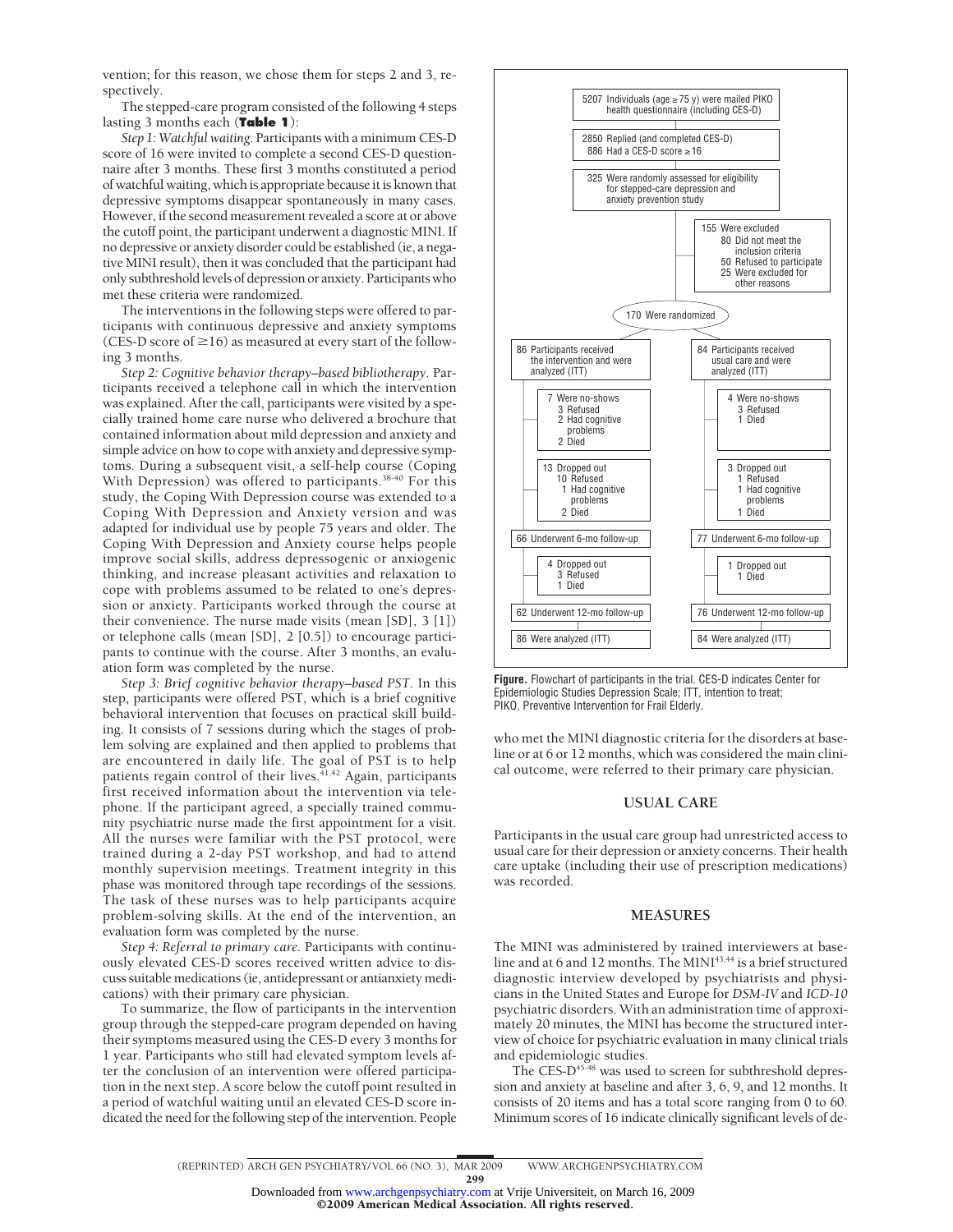| Table 1. Clinical Pathway of the Stepped-Care Program |                                      |                                   |                                |                                |  |  |  |
|-------------------------------------------------------|--------------------------------------|-----------------------------------|--------------------------------|--------------------------------|--|--|--|
|                                                       | Step 1                               | Step 2                            | Step 3                         | Step 4                         |  |  |  |
| CES-D score $\geq 16$<br>$CES-D score < 16$           | Watchful waiting<br>Watchful waiting | Bibliotherapy<br>Watchful waiting | <b>PST</b><br>Watchful waiting | Medication<br>Watchful waiting |  |  |  |

Abbreviations: CES-D, Center for Epidemiologic Studies Depression Scale; PST, problem-solving treatment.

| <b>Characteristic</b>                              | <b>Intervention</b><br>Group<br>$(n = 86)$ | Usual-<br>Care<br>Group<br>$(n = 84)$ | <b>Total</b><br>$(N = 170)$ |
|----------------------------------------------------|--------------------------------------------|---------------------------------------|-----------------------------|
| Female sex, No. (%)                                | 60(69.8)                                   | 65 (77.4)                             | 125(73.5)                   |
| Age, mean (SD), y                                  | 81.8(3.8)                                  | 81.1(3.5)                             | 81.4(3.7)                   |
| Married or living with<br>partner, $No.$ $(\%)$    | 26(30.2)                                   | 24(28.6)                              | 50(29.4)                    |
| Education beyond high<br>school, No. $(\%)$        | 24 (27.9)                                  | 22(26.2)                              | 46 $(27.1)$                 |
| Rural residence $(<10000$<br>inhabitants), No. (%) | 36(41.9)                                   | 39(46.4)                              | 75(44.1)                    |
| Chronic diseases $(>=2)$ ,<br>No. (%)              | 36 (41.9)                                  | 45 (53.6)                             | 81 $(47.7)$                 |
| CES-D score, mean (SD)                             | 21.2(5.0)                                  | 22.1(5.2)                             | 21.6(5.1)                   |

Abbreviation: CES-D, Center for Epidemiologic Studies Depression Scale.

pressive symptoms. The CES-D has been found to be a satisfactory instrument with which to screen for anxiety disorders.<sup>47</sup>

## **STATISTICAL ANALYSIS**

The analyses were performed in agreement with the intentionto-treat principle, that is, all participants were analyzed in the group to which they were randomized. The analyses were performed using a software program (Stata version 8.2; Stata-Corp LP, College Station, Texas), in several steps. First, we present descriptive statistics of the baseline characteristics of the intervention group, the usual care group, and total participants (**Table 2**).

Second, the intention-to-treat approach requires that analyses of outcome data are based on all randomized participants, and, therefore, missing observations need to be replaced by their most likely values while also taking into account the mechanism that generated the missing values. To that end, predictors of outcome and missingness were identified. Predictors of outcome help obtain the most precise values of the outcome variable, and predictors of missingness help correct for the bias that may be caused by differential loss to follow-up, as far as differential dropout is related to available predictors. The statistically significant predictors were duly used in a regression imputation (as implemented in Stata) to obtain the required predicted values. By way of sensitivity analysis, we also used 2 other imputation strategies. First, we repeated the main analysis, basing it on multiple imputation. To that purpose, missing end points were not replaced by a single estimate but by 10 new estimates. For this we used the Stata hotdeck procedure stratified for baseline CES-D score (dichotomized at 20) and age (dichotomized at 81 years) because these variables were predictors of outcome and loss to follow-up, respectively. Compared with regression imputation, this approach produces more conservative outcomes that strengthen the null hypothesis of no effect. Finally, we applied a worst-case scenario and replaced missing scores with scores indicating that a depressive or anxiety disorder had occurred. This was the most conservative way to handle missing end points.

Third, to test the hypothesis that the intervention would be more successful than usual care in reducing the risk of depression and anxiety disorders, we performed a logistic regression analysis of the outcome (1=disordered and 0=disorder free) on the treatment indicator ( $0 =$ usual care and  $1 =$ intervention) to obtain the odds ratio (OR) that describes the reduction in the risk of a MINI/*DSM-IV* depressive or anxiety disorder in the intervention group relative to the control group. The superiority of the intervention would be supported if the OR fell below 1 (indicating risk reduction) and would be significant at  $P \leq 0.05$ , 2-tailed. This analysis was conducted 3 times for each of the different imputation strategies. To gauge the robustness of the findings, we also performed a Poisson regression analysis to obtain the person-time–based incidence rate ratio and repeated the test of the hypothesis under this model specification.

Fourth, following the pertinent CONSORT (Consolidated Standards of Reporting Trials) guideline, we obtained the number needed to treat as the inverse of the risk difference. The risk difference was obtained by regressing the outcome on the treatment indicator variable in a linear probability model. The latter was specified as a generalized linear model for a binary outcome, with identity as the link function.

To test the impact of the intervention on CES-D scores across time, we evaluated the group  $\times$  time interactions for each of the time points (3, 6, 9, and 12 months) on the CES-D scores under a generalized estimating equation model.

## RESULTS

## **PARTICIPANT FLOW**

People with a CES-D score of 16 or greater who did not meet the diagnostic criteria for MINI/*DSM-IV* depressive or anxiety disorder were invited to participate in the stepped-care prevention program (n=325). Of these, 170 met all the inclusion criteria and gave informed consent. They were randomized to the intervention (n=86) or the usual care (n=84) condition (Figure).

## **BASELINE CHARACTERISTICS**

The participants were mainly women (73.5%) and had a mean (SD) age of 81.4 (3.7) years (Table 2). About 30% of the participants were married or living with a partner, and 72.9% had an educational level that was lower than or equivalent to the completion of high school. Almost 50% had more than 2 chronic physical diseases (such as ischemic heart disease and arthritis). At baseline, the mean (SD) CES-D score was 21.6 (5.1). There were no significant differences in sociodemographic or clinical characteristics between the intervention and usual care groups.

Regarding previous episodes of anxiety or depressive disorders, 24 participants (14.1%) reported a disorder that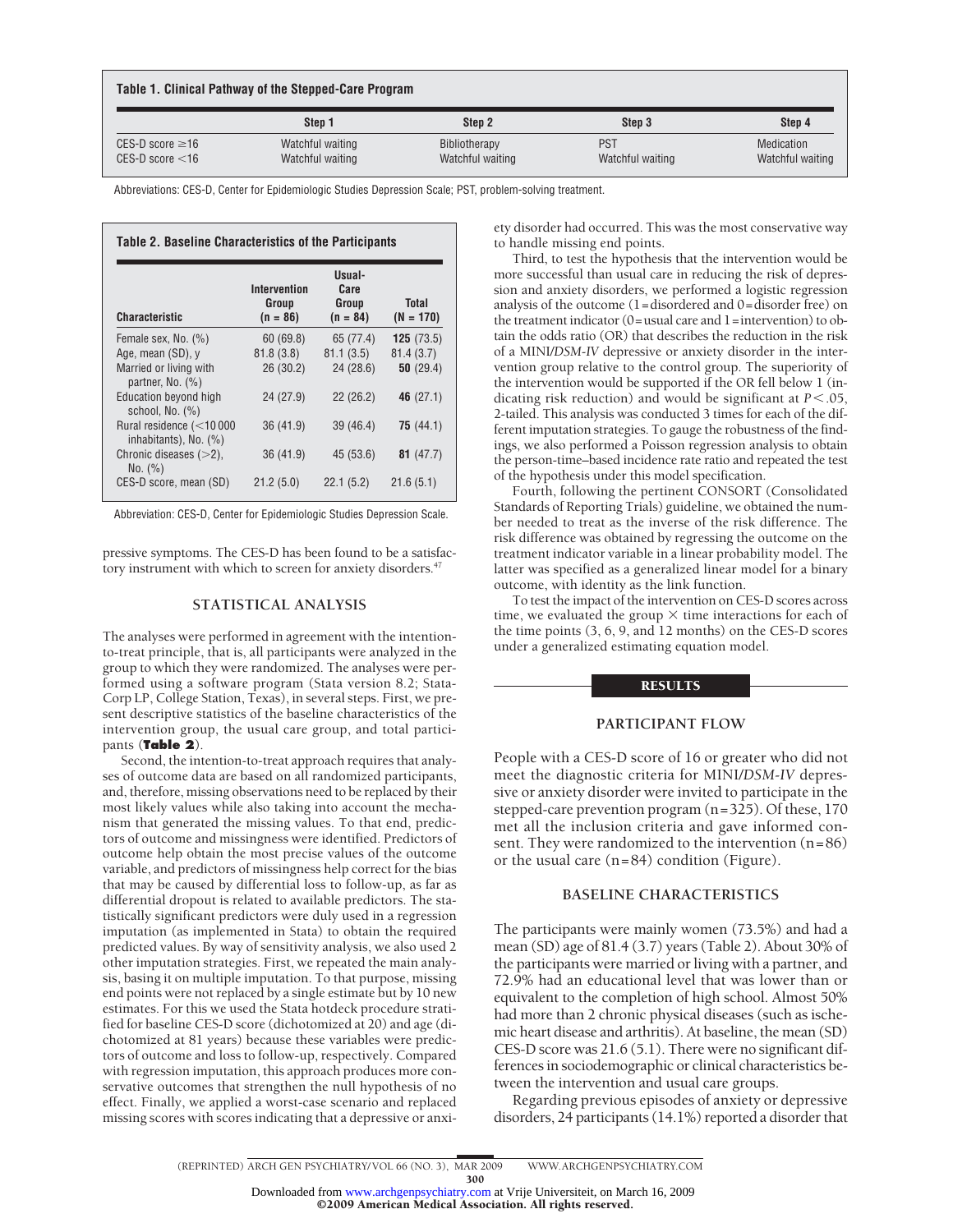| Table 3. Uptake of Interventions of the Stepped-Care Program by Quarter          |                        |                        |                        |                          |  |  |  |  |
|----------------------------------------------------------------------------------|------------------------|------------------------|------------------------|--------------------------|--|--|--|--|
|                                                                                  | Participants, No. (%)  |                        |                        |                          |  |  |  |  |
| <b>Characteristic</b>                                                            | $0-3$ mo<br>$(n = 79)$ | $4-6$ mo<br>$(n = 66)$ | $7-9$ mo<br>$(n = 64)$ | $10-12$ mo<br>$(n = 62)$ |  |  |  |  |
| Bibliotherapy<br>Problem-solving treatment<br>Referral to primary care physician | 79 (100)               | 23(34.8)               | 14(21.9)<br>12(18.8)   | 6(9.7)<br>13(21.0)       |  |  |  |  |

had remitted more than a year preceding randomization. These 24 participants were distributed evenly across the conditions: 11 in the intervention condition and 13 in the usual care condition.

## **ANALYSIS OF DROPOUT**

We systematically assessed whether dropout was associated with any characteristics of the participants as measured at baseline. We found that dropout was not associated with baseline depression score (CES-D), age, sex, educational level, living in a supported environment, the presence of a somatic illness, or living alone. However, dropout was associated with randomization status, in particular with being a participant in the intervention group  $(\chi_1^2=9.398, P=.002)$  (Figure).

## **OUTCOMES**

In the intervention group, 10 of 86 participants (11.6%) developed a major disorder, which compares favorably with the control group, in which 20 of 84 participants (23.8%) developed a major disorder, resulting in a relative risk of 0.49 (95% confidence interval [CI], 0.24 to 0.98). The intervention reduced the odds of developing a depressive or anxiety disorder by 57.9% (OR, 0.42%; 95% CI, 0.18% to 0.96%), concerning the first-ever onset of these disorders in most participants. The null hypothesis of no effect had to be rejected (SE=0.18; *z*=−2.05; *P*=.04), thus lending support to the alternative hypothesis that the intervention is superior to usual care.

To gauge the robustness of the outcome, we repeated the first analysis, basing it this time on multiple imputation. This resulted in an OR of 0.34 (95% CI, 0.20 to 0.61), which was significant (SE=0.252;  $t=4.227$ ;  $P$  < .001), thus replicating the previous results. And finally, the worstcase analysis provided an OR of 1.19 (95% CI, 0.63 to 2.23), no longer significant (SE=0.38; *z*=−0.53; *P*=.60).

The first analysis was replicated, using Poisson regression analysis: for this analysis, we obtained the persontime–based incidence rate ratio of 0.47, again confirming that the risk of disease onset is more than halved by the intervention. The incidence rate ratio had a 95% CI of 0.22 to approximately 1.00 (rounded) and was significant (SE=0.181; *z*=−1.97; *P*=.049).

We obtained the number needed to treat as the inverse of the risk difference. The risk difference was 0.12 in favor of the intervention (95% CI, −0.236 to −0.007; SE=0.058; *t*=−2.10; *P*=.04), which lent support to the alternative hypothesis. Its inverse, the number needed to treat, was 1/0.122=8.2, which indicated that the onset of major depression or anxiety disorder was prevented in 1 of every 8 people who received the intervention rather than usual care.

The generalized estimating equation model showed the following coefficients for the group  $\times$  time interactions for each of the time points on the CES-D scores: 8.2, 11.1, 12.1, and 12.2, indicative of substantial clinical superiority of the intervention compared with care as usual. The interaction terms were significant: for 3 months at  $P = .008$  and for all other time points at  $P < .001$ . This was replicated under the random-effects model, which produced nearly identical results.

After 1 year, the intervention group showed 4 depressive disorders, 3 anxiety disorders, and 2 co-occurrences of depression and anxiety. In the usual-care group, we found 10 depressive disorders, 5 anxiety disorders, and 5 cooccurrences. The distribution was compared across the 2 groups and was not significant  $(\chi^2 = 0.2158; P = .90)$ .

## **USUAL CARE**

During the first year of the study, we found that 23 participants in the usual-care group received antidepressant or anxiolytic-sedative medications vs 28 in the intervention group (which was not significant [*P*=.28]). Regarding counseling or other types of psychoeducational or psychosocial interventions, 2 participants in the usual-care group mentioned that they had read information about depression or anxiety.

## **ACCEPTABILITY**

To obtain an impression of the acceptability of the intervention, we investigated "no shows," "dropouts" (Figure), and the intervention uptake.

At the start of the study, 7 of the 86 intervention group participants and 4 of the 84 usual-care group participants chose not to participate. These 7 intervention and 4 usual-care individuals were referred to as *no shows* (Figure). A 2-tailed Fisher exact test suggested the absence of any significant effect (*P*=.54). We then investigated the dropout rate across the conditions in those who did participate. We had 79 remaining intervention participants and 80 in the usual-care group. During the first 6 months, the dropout category showed 13 intervention participants (10 refusals) and 3 usual-care participants. The second 6-month period showed 4 and 1 dropouts, respectively. Dropout occurred at a significantly higher rate in the intervention group (*P*=.009, 2-tailed Fisher exact test) (Figure). A certain amount of dropout was due to mortality. In the intervention group,

301

<sup>(</sup>REPRINTED) ARCH GEN PSYCHIATRY/ VOL 66 (NO. 3), MAR 2009 WWW.ARCHGENPSYCHIATRY.COM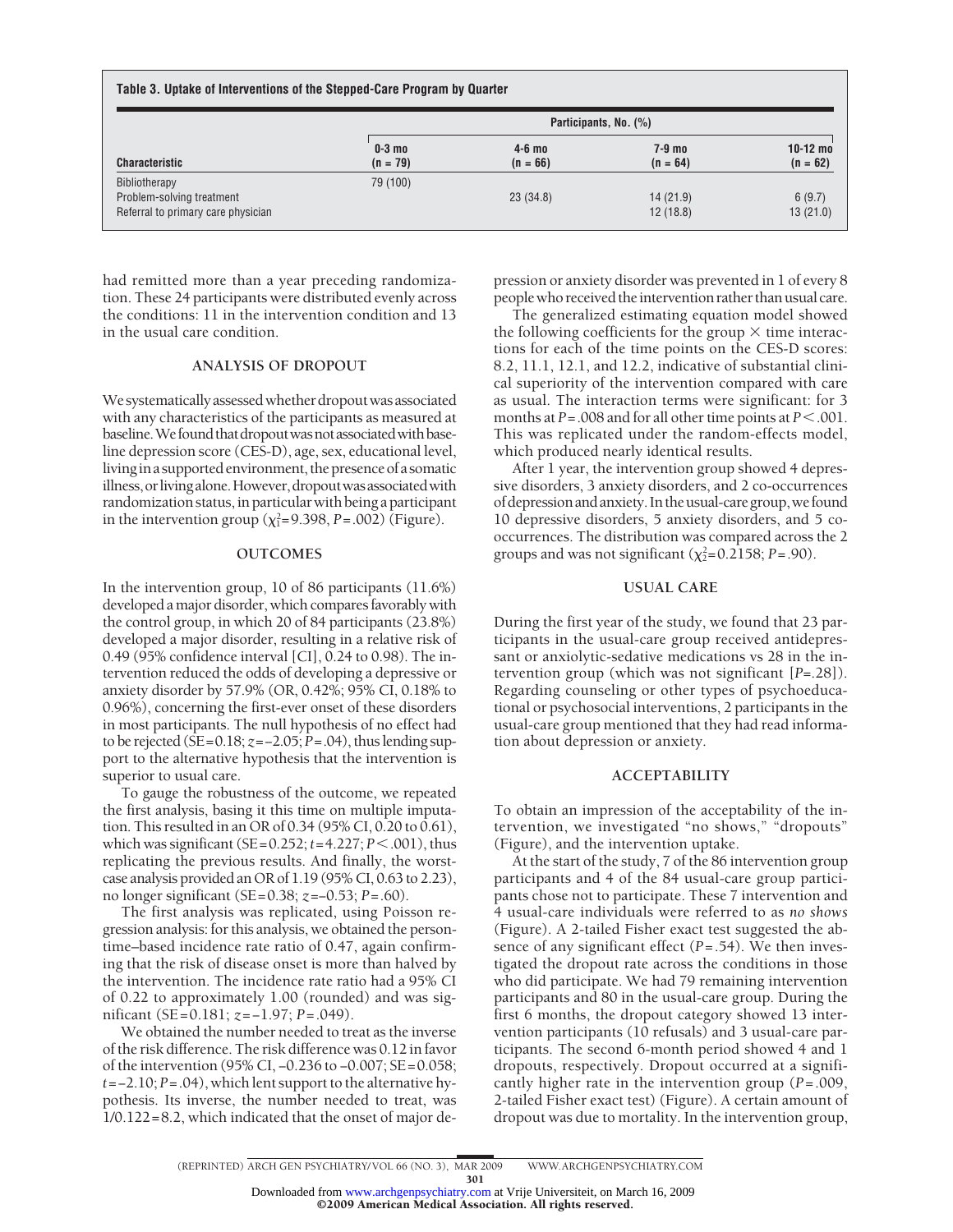3 of 79 active participants died, and, in the usual-care group, 2 of 80 active participants died. Mortality was not related to either condition (*P*=.99, 2-tailed Fisher exact test).

Data on the uptake of the interventions of the steppedcare prevention program are given in **Table 3**. No participants refused bibliotherapy, 9 refused PST, and none refused the written advice to discuss suitable medications with their primary care physician. As Table 3 shows, the stepped-care strategy was considerably successful. We will return to the acceptability of the intervention in the "Comment" section.

#### **COMMENT**

### **MAIN FINDINGS**

The aim of this study was to test the hypothesis that an indicated stepped-care intervention to prevent depressive and anxiety disorders in people 75 years and older is more effective than usual care alone. These data suggest that the intervention halved the 1-year cumulative incidence rate of the disorders , and the null hypothesis of equal effectiveness had to be rejected in favor of the alternative hypothesis that the intervention is more effective than usual care in reducing the risk of major depression and anxiety.

## **STRENGTHS AND LIMITATIONS**

This study has several strengths. The screening procedure identified a number of elderly individuals with depressive and anxiety symptoms who are usually not recognized by their primary care physicians as having problems. This finding is corroborated by evidence found by the US Preventive Services Task Force<sup>49</sup> in 2002 that screening improves identification of depressed patients in primary care settings. Another strong feature of this study is the fact that it was based on the empirically supported Improving Mood: Promoting Access to Collaborative Care Treatment (IMPACT) study.<sup>30</sup> Similar to the IMPACT study, the present intervention included information and options for engaging in brief psychotherapy sessions or pharmacotherapy treatments in the context of a stepped-care program. Unlike the IMPACT study, the present intervention was directed at elderly people  $(\geq 75$  years) and focused on depressive symptoms as opposed to diagnosed major depressive disorder, but then this program is "indicated prevention" and not treatment. A further strength of this intervention is that it also addressed anxiety, which is especially relevant in light of the high comorbidity between mood disorders and anxiety disorders.

A limitation of the study design is that it is impossible to assess the specific contributions of each of the various elements of the stepped-care program. In the analysis, the intervention had to be treated as a whole; a completely different study design would be required to deconstruct this package into its components. Another limitation concerns the differential dropout rates, which are of concern because they may indicate that the intervention requires an extra effort from some participants, despite the apparent successful uptake of the intervention by others. The differential dropout rates may also have affected the results of the study. However, to overcome this problem, we performed intention-to-treat analysis based on 3 different imputation techniques, and in all instances we obtained nearly identical results, which underscores the robustness of the findings.

## **PUBLIC HEALTH SIGNIFICANCE**

Existing health care systems have difficulties addressing the demand for treatment of the vastly increasing number of elderly people in the population and can only avert a fraction of the total disease burden that is attributable to mental disorders.17,18 In this context, it is important to prevent the onset of mental disorders. To our knowledge, this study is one of the first that supplies evidence that such an endeavor is effective: these results show that the risk of anxiety and depressive disorders can be halved when targeting a high-risk group of people with subthreshold manifestations of the pertinent disorders. To halve the incidence rate of such crippling conditions is a feat in itself but, better still, the favorable results were achieved in a possibly economically affordable steppedcare program. After all, low-cost interventions were offered first, outcomes were monitored, and only if the interventions failed to maintain anxiety and depressive symptoms at acceptable levels were more intensive interventions offered. This makes the approach not only clinically effective but also potentially cost-effective.

Only long-term follow-up assessments will shed light on whether this intervention prevented or delayed mental illness. However, given the often chronic nature of anxiety and depressive disorders, the more realistic assumption is that we delayed onset in most participants rather than offering an enduring prophylaxis.<sup>50</sup> Although the latter is preferable, delay of onset is important in its own right given the disabling nature of these disorders. Every year lived without an avoidable depressive or anxiety disorder will result in considerably less suffering by patients and their families.<sup>28</sup>

We now need to gain better understanding about some remaining issues: the long-term effects of the intervention, the identification of target groups that would benefit most from the intervention, and the costeffectiveness of the intervention.

**Submitted for Publication:** March 24, 2008; accepted August 5, 2008.

**Correspondence:** Petronella J. van't Veer-Tazelaar, MA, Department of General Practice, Institute for Research in Extramural Medicine, VU University Medical Center, Van der Boechorststraat 7, 1081 BT Amsterdam, the Netherlands (pj.vantveer@vumc.nl).

**Financial Disclosure:** None reported.

**Funding/Support:** This work was supported by grant 2620.0003 from the Netherlands Health Research Council (ZonMw).

**Role of the Sponsor:** The sponsor provided financial support for the study only and had no role in the design or conduct of the study; the collection, management, analy-

302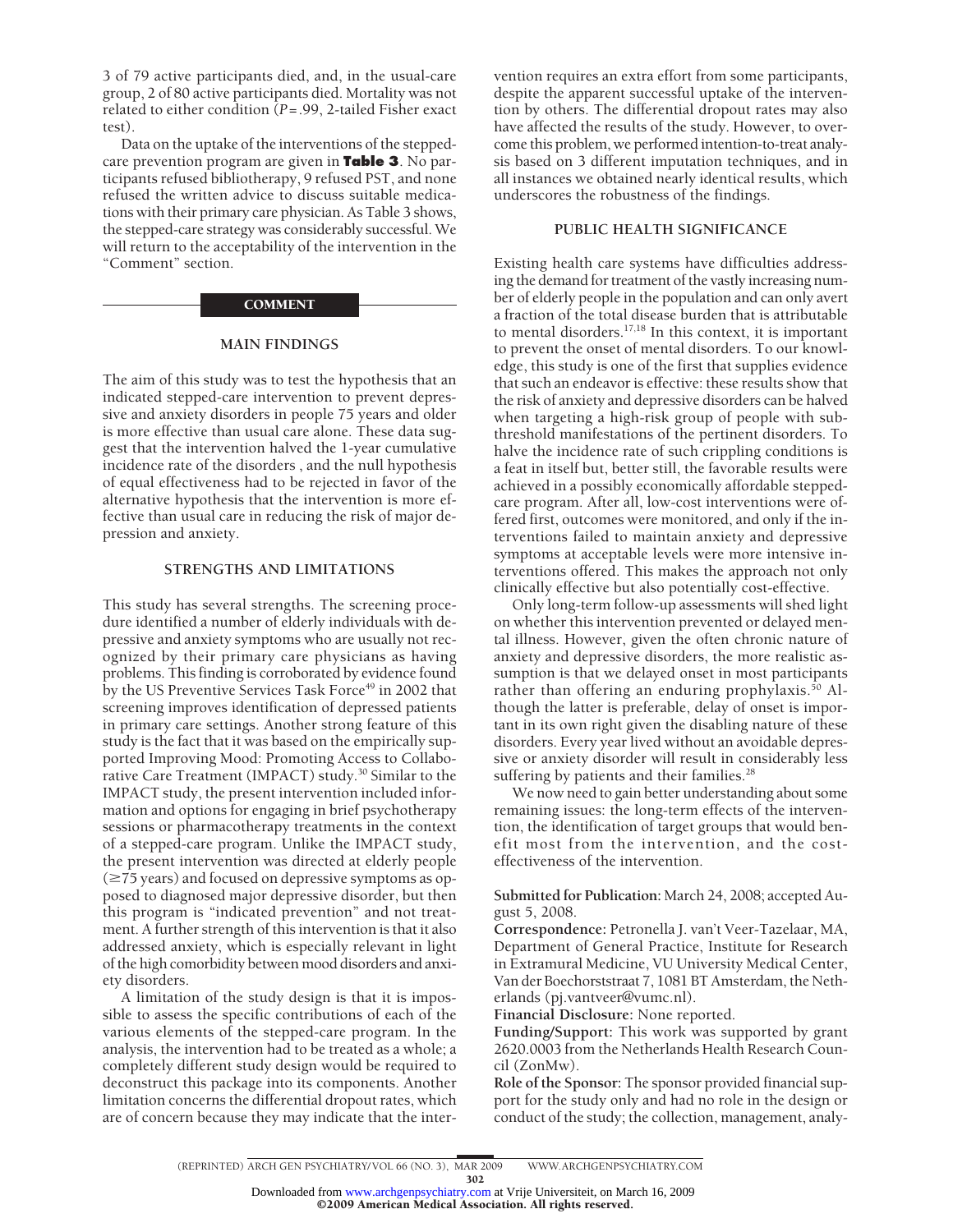sis, and interpretation of the study; or the preparation, review, or approval of the manuscript.

**Previous Presentation:** This study was presented in part at the British Society of Gerontology Conference; September 7, 2007; Sheffield, England.

**Additional Information:** The intervention entailed the Coping With Depression group course and the brief cognitive behavioral therapy. The Coping With Depression course was revised to cover the topic of anxiety and was adapted for individual use in a population 75 years and older. The intervention protocols were developed in collaboration with the Trimbos Institute (Institute of Mental Health and Addiction, the Netherlands) and a group led by Dr Laurence Mynors-Wallis (UK), respectively. In this project we used MiniManager 2.0 (created by Edwin de Beurs, Netherlands Institute of Forensic Psychiatry and Psychology ), a computer-assisted version of the Dutch MINI (5.0).

#### **REFERENCES**

- 1. Unützer J, Bruce ML; NIMH Affective Disorders Workgroup. The elderly. *Ment Health Serv Res*. 2002;4(4):245-247.
- 2. de Beurs E, Beekman AT, van Balkom AJ, Deeg DJ, van Dyck R, van Tilburg W. Consequences of anxiety in older persons: its effect on disability, well-being and use of health services. *Psychol Med*. 1999;29(3):583-593.
- 3. Lyness JM, Kim J, Tang W, Tu X, Conwell Y, King DA, Caine ED. The clinical significance of subsyndromal depression in older primary care patients. *Am J Geriatr Psychiatry*. 2007;15(3):214-223.
- 4. Beekman AT, de Beurs E, van Balkom AJ, Deeg DJ, van Dyck R, van Tilburg W. Anxiety and depression in later life: co-occurrence and communality of risk factors. *Am J Psychiatry*. 2000;157(1):89-95.
- 5. Reynolds CF III, Kupfer DJ. Depression and aging: a look to the future. *Psychiatr Serv*. 1999;50(9):1167-1172.
- 6. Katon WJ, Schoenbaum M, Fan MY, Callahan CM, Williams J Jr, Hunkeler E, Harpole L, Zhou XH, Langston C, Unützer J. Cost-effectiveness of improving primary care treatment of late-life depression. *Arch Gen Psychiatry*. 2005;62(12): 1313-1320.
- 7. Smit F, Cuijpers P, Oostenbrink J, Batelaan N, de Graaf R, Beekman A. Costs of nine common mental disorders: implications for curative and preventive psychiatry. *J Ment Health Policy Econ*. 2006;9(4):193-200.
- 8. Burns DD, Eidelson RJ. Why are depression and anxiety correlated? a test of the tripartite model. *J Consult Clin Psychol*. 1998;66(3):461-473.
- 9. de Beurs E, Beekman A, Geerlings S, Deeg D, van Dyck R, van Tilburg W. On becoming depressed or anxious in late life: similar vulnerability factors but different effects of stressful life events. *Br J Psychiatry*. 2001;179:426-431.
- 10. Lecrubier Y. The burden of depression and anxiety in general medicine. *J Clin Psychiatry*. 2001;62(suppl 8):4-9.
- 11. Lenze EJ, Mulsant BH, Shear MK, Schulberg HC, Dew MA, Begley AE, Pollock BG, Reynolds CF III. Comorbid anxiety disorders in depressed elderly patients. *Am J Psychiatry*. 2000;157(5):722-728.
- 12. Schoevers RA, Deeg DJ, van Tilburg W, Beekman AT. Depression and generalized anxiety disorder: co-occurrence and longitudinal patterns in elderly patients. *Am J Geriatr Psychiatry*. 2005;13(1):31-39.
- 13. Diefenbach GJ, Goethe J. Clinical interventions for late-life anxious depression. *Clin Interv Aging*. 2006;1(1):41-50.
- 14. Bunevicius A, Peceliuniene J, Mickuviene N, Valius L, Bunevicius R. Screening for depression and anxiety disorders in primary care patients. *Depress Anxiety*. 2007;24(7):455-460.
- 15. Pinquart M, Duberstein PR, Lyness JM. Treatments for later-life depressive conditions: a meta-analytic comparison of pharmacotherapy and psychotherapy. *Am J Psychiatry*. 2006;163(9):1493-1501.
- 16. Docherty JP. Barriers to the diagnosis of depression in primary care. *J Clin Psychiatry*. 1997;58(suppl 1):5-10.
- 17. Chisholm D, Sanderson K, Ayuso-Mateos JL, Saxena S. Reducing the global burden of depression: population-level analysis of intervention cost-effectiveness in 14 world regions. *Br J Psychiatry*. 2004;184:393-403.
- 18. Andrews G, Issakidis C, Sanderson K, Corry J, Lapsley H. Utilising survey data

to inform public policy: comparison of the cost-effectiveness of treatment of ten mental disorders. *Br J Psychiatry*. 2004;184:526-533.

- 19. Wisniewski SR, Fava M, Trivedi MH, Thase ME, Warden D, Niederehe G, Friedman ES, Biggs MM, Sackeim HA, Shores-Wilson K, McGrath PJ, Lavori PW, Miyahara S, Rush AJ. Acceptability of second-step treatments to depressed outpatients: a STAR\*D report. *Am J Psychiatry*. 2007;164(5):753-760.
- 20. Turner EH, Matthews AM, Linardatos E, Tell RA, Rosenthal R. Selective publication of antidepressant trials and its influence on apparent efficacy. *N Engl J Med*. 2008;358(3):252-260.
- 21. Mrazek PJ, Haggerty RJ, eds; Committee on Prevention of Mental Disorders, Institute of Medicine. *Reducing Risks for Mental Disorders: Frontiers for Preventive Intervention Research.* Washington, DC: National Academies Press; 1994.
- 22. Smit F, Ederveen A, Cuijpers P, Deeg D, Beekman A. Opportunities for costeffective prevention of late-life depression: an epidemiological approach. *Arch Gen Psychiatry*. 2006;63(3):290-296.
- 23. Smit F, Comijs H, Schoevers R, Cuijpers P, Deeg D, Beekman A. Target groups for the prevention of late-life anxiety. *Br J Psychiatry*. 2007;190:428-434.
- 24. Schoevers RA, Smit F, Deeg DJ, Cuijpers P, Dekker J, van Tilburg W, Beekman AT. Prevention of late-life depression in primary care: do we know where to begin? *Am J Psychiatry*. 2006;163(9):1611-1621.
- 25. Cuijpers P, Van Straten A, Smit F. Preventing the incidence of new cases of mental disorders: a meta-analytic review. *J Nerv Ment Dis*. 2005;193(2):119-125.
- 26. Muñoz RF, Ying YW, Bernal G, Perez-Stable EJ, Sorensen JL, Hargreaves WA, Miranda J, Miller LS. Prevention of depression with primary care patients: a randomized controlled trial. *Am J Community Psychol*. 1995;23(2):199-222.
- 27. Cole MG. Brief interventions to prevent depression in older subjects: a systematic review of feasibility and effectiveness. *Am J Geriatr Psychiatry*. 2008;16 (6):435-443.
- 28. Cuijpers P, Van Straten A, Smit F, Mihalopoulos C, Beekman A. Preventing the onset of depressive disorders: a meta-analytic review of psychological interventions. *Am J Psychiatry*. 2008;165(10):1272-1280.
- 29. Haaga DA. Introduction to the special section on stepped care models in psychotherapy. *J Consult Clin Psychol*. 2000;68(4):547-548.
- 30. Hunkeler EM, Katon W, Tang L, Williams JW Jr, Kroenke K, Lin EH, Harpole LH, Arean P, Levine S, Grypma LM, Hargreaves WA, Unützer J. Long term outcomes from the IMPACT randomised trial for depressed elderly patients in primary care. *BMJ*. 2006;332(7536):259-263.
- 31. Beekman AT, Penninx BW, Deeg DJ, Ormel J, Braam AW, van Tilburg W. Depression and physical health in later life: results from the Longitudinal Aging Study Amsterdam (LASA). *J Affect Disord*. 1997;46(3):219-231.
- 32. Beekman AT, Bremmer MA, Deeg DJ, van Balkom AJ, Smit JH, de Beurs E, van Dyck R, van Tilburg W. Anxiety disorders in later life: a report from the Longitudinal Aging Study Amsterdam. *Int J Geriatr Psychiatry*. 1998;13(10):717- 726.
- 33. van Hout HP, Nijpels G, van Marwijk HW, Jansen AP, van't Veer PJ, Tybout W, Stalman WA. Design and pilot results of a single blind randomized controlled trial of systematic demand-led home visits by nurses to frail elderly persons in primary care [ISRCTN05358495]. *BMC Geriatr*. 2005;5:11.
- 34. Jansen AP, van Hout HP, van Marwijk HW, Nijpels G, de Bruijne MC, Bosmans JE, Pot AM, Stalman WA. (Cost)-effectiveness of case-management by district nurses among primary informal caregivers of older adults with dementia symptoms and the older adults who receive informal care: design of a randomized controlled trial [ISCRTN83135728]. *BMC Public Health*. 2005;5:133.
- 35. van't Veer-Tazelaar N, van Marwijk H, van Oppen P, Nijpels G, van Hout H, Cuijpers P, Stalman W, Beekman A. Prevention of anxiety and depression in the age group of 75 years and over: a randomised controlled trial testing the feasibility and effectiveness of a generic stepped care programme among elderly community residents at high risk of developing anxiety and depression versus usual care [ISRCTN26474556]. *BMC Public Health*. 2006;6:186.
- 36. van't Veer-Tazelaar PJ, van Marwijk HW, Jansen AP, Rijmen F, Kostense PJ, van Oppen P, van Hout HP, Stalman WA, Beekman AT. Depression in old age  $(75+)$ , the PIKO study. *J Affect Disord*. 2008;106(3):295-299.
- 37. Smits F, Smits N, Schoevers R, Deeg D, Beekman A, Cuijpers P. An epidemiological approach to depression prevention in old age. *Am J Geriatr Psychiatry*. 2008;16(6):444-453.
- 38. Lewinsohn PM, Antonuccio DO, Steinmetz JL, Teri L. *The Coping With Depression Course: A Psychoeducational Intervention for Unipolar Depression.* Eugene, OR: Castalia Publishing Co; 1984.
- 39. Haringsma R, Engels GI, Cuijpers P, Spinhoven P. Effectiveness of the Coping With Depression (CWD) course for older adults provided by the communitybased mental health care system in the Netherlands: a randomized controlled field trial. *Int Psychgeriatr*. 2006;18(2):307-325.

(REPRINTED) ARCH GEN PSYCHIATRY/ VOL 66 (NO. 3), MAR 2009 WWW.ARCHGENPSYCHIATRY.COM